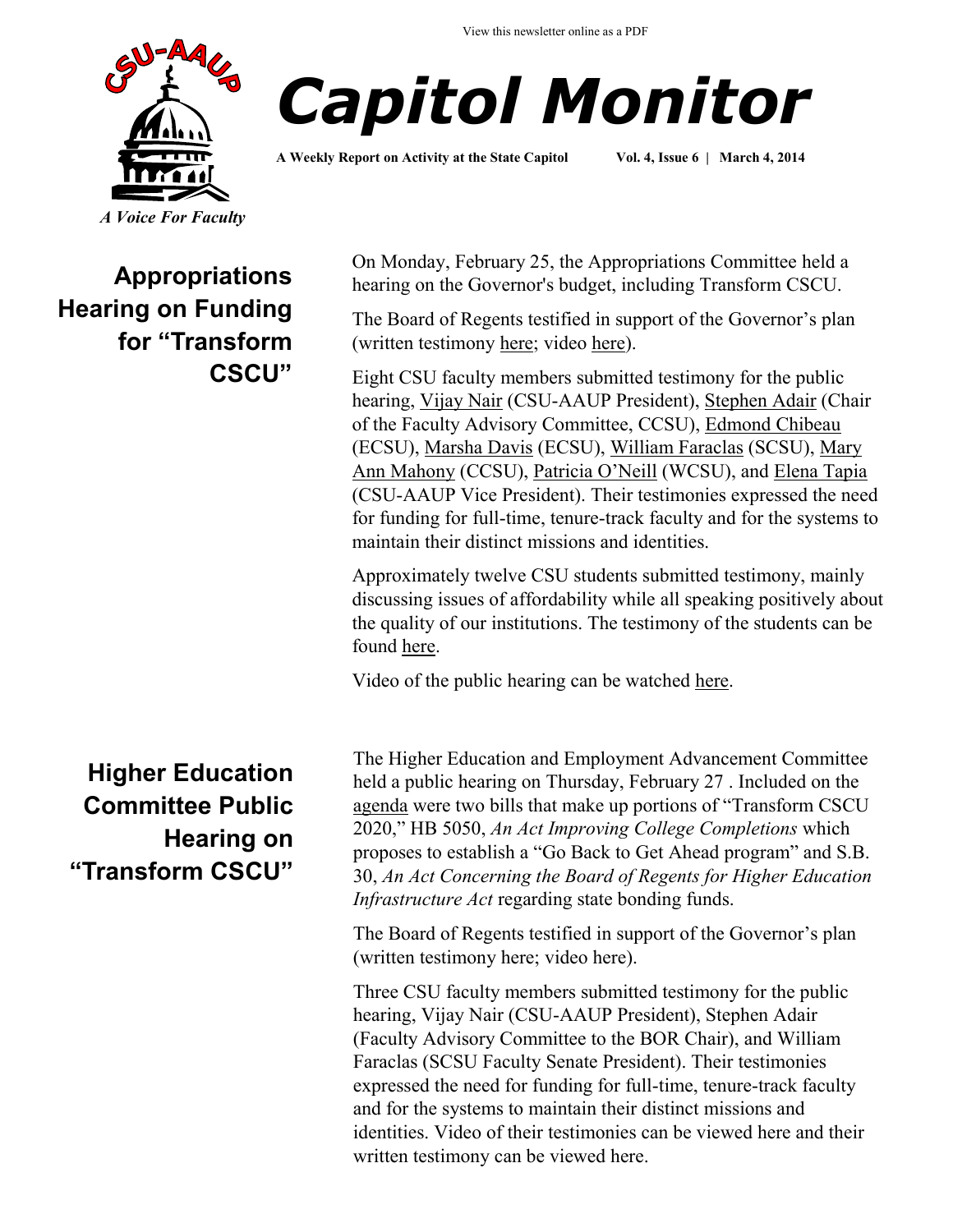# **Higher Education Committee Hearing 3/4**

The Higher Education and Employment Advancement Committee will hold a public hearing on Tuesday, March 4. Included on the [agenda](http://www.cga.ct.gov/2014/HEDdata/pha/2014PHA00304-R001100HED-PHA.htm) are four bills including, S.B. No. 330, *[AN ACT](http://www.cga.ct.gov/asp/cgabillstatus/cgabillstatus.asp?selBillType=Bill&bill_num=SB00330&which_year=2014)  [CONCERNING THE BOARD OF REGENTS](http://www.cga.ct.gov/asp/cgabillstatus/cgabillstatus.asp?selBillType=Bill&bill_num=SB00330&which_year=2014)* and H.B. No. 5435, *[AN ACT REQUIRING AN EVALUATION OF CERTIFICATE](http://www.cga.ct.gov/asp/cgabillstatus/cgabillstatus.asp?selBillType=Bill&bill_num=HB05435&which_year=2014)  [PROGRAMS AUTHORIZED BY THE BOARD OF REGENTS FOR](http://www.cga.ct.gov/asp/cgabillstatus/cgabillstatus.asp?selBillType=Bill&bill_num=HB05435&which_year=2014)  [HIGHER EDUCATION](http://www.cga.ct.gov/asp/cgabillstatus/cgabillstatus.asp?selBillType=Bill&bill_num=HB05435&which_year=2014)*. Further information about the hearing and how to submit testimony can be found on the [agenda.](http://www.cga.ct.gov/2014/HEDdata/pha/2014PHA00304-R001100HED-PHA.htm) 

## **Bills: Week of 2/24**

*"I support or oppose one of these bills; what should I do?"*

#### 1. Write to your legislators! Find them [here.](http://www.cga.ct.gov/asp/menu/CGAFindLeg.asp)

2. [Track](http://www.cga.ct.gov/aspx/CGAPublicBillTrack/Register.aspx) the bill so you know when public hearings are scheduled.

The following list of bills have been identified as having a potential impact on our members if passed. We will follow the progress of the bills throughout the session and alert our members if action is needed.

Please remember that these are simply proposals. Thousands of bills are filed in a legislative session but only a few hundred make it to the Governor for consideration.

### **EDUCATION & HIGHER EDUCATION**

H.B. No. 5435 (RAISED): *[AN ACT REQUIRING AN](http://www.cga.ct.gov/asp/cgabillstatus/cgabillstatus.asp?selBillType=Bill&bill_num=HB05435&which_year=2014)  [EVALUATION OF CERTIFICATE PROGRAMS AUTHORIZED](http://www.cga.ct.gov/asp/cgabillstatus/cgabillstatus.asp?selBillType=Bill&bill_num=HB05435&which_year=2014)  [BY THE BOARD OF REGENTS FOR HIGHER EDUCATION](http://www.cga.ct.gov/asp/cgabillstatus/cgabillstatus.asp?selBillType=Bill&bill_num=HB05435&which_year=2014)* **Statement of Purpose:** To require the Office of Higher Education to evaluate the effectiveness of certificate programs offered by the regional community-technical colleges and the Connecticut State University System.

#### S.B. No. 330 (RAISED): *[AN ACT CONCERNING THE BOARD](http://www.cga.ct.gov/asp/cgabillstatus/cgabillstatus.asp?selBillType=Bill&bill_num=SB00330&which_year=2014)  [OF REGENTS](http://www.cga.ct.gov/asp/cgabillstatus/cgabillstatus.asp?selBillType=Bill&bill_num=SB00330&which_year=2014)*

**Statement of Purpose:** To clarify the appointments of vicepresidents of the Board of Regents for Higher Education and eliminate references to the Board for State Academic Awards from the general statutes.

### H.B. 5207 (RAISED): *[AN ACT CONCERNING COLLEGE](http://www.cga.ct.gov/asp/cgabillstatus/cgabillstatus.asp?selBillType=Bill&bill_num=HB05207&which_year=2014)  [CREDIT FOR MILITARY TRAINING](http://www.cga.ct.gov/asp/cgabillstatus/cgabillstatus.asp?selBillType=Bill&bill_num=HB05207&which_year=2014)*

**Statement of Purpose:** To permit institutions of higher education to award college credit for military occupational specialty training.

#### H.B. 5241 (RAISED): *[AN ACT REQUIRING A STUDY OF A PAY-](http://www.cga.ct.gov/asp/cgabillstatus/cgabillstatus.asp?selBillType=Bill&bill_num=HB05241&which_year=2014)[IT-FORWARD COLLEGE PAYMENT PLAN](http://www.cga.ct.gov/asp/cgabillstatus/cgabillstatus.asp?selBillType=Bill&bill_num=HB05241&which_year=2014)*

**Statement of Purpose:** To require a study of the feasibility and implications of a pay-it-forward college payment plan.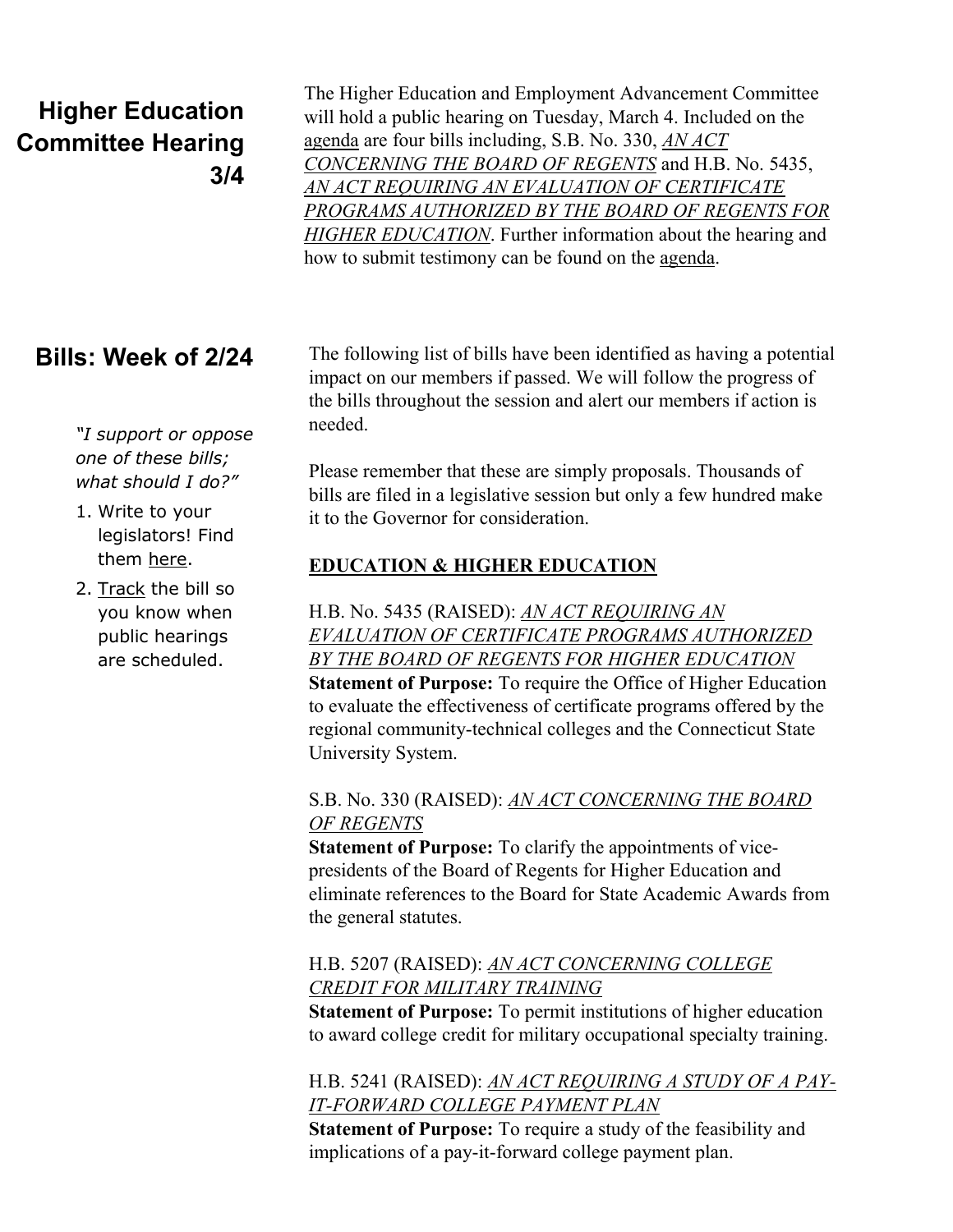#### Proposed S.B. 180: *[AN ACT CONCERNING FUNDING FOR THE](http://www.cga.ct.gov/asp/cgabillstatus/cgabillstatus.asp?selBillType=Bill&bill_num=SB00180&which_year=2014)  [ACADEMIC ADVANCEMENT PROGRAM](http://www.cga.ct.gov/asp/cgabillstatus/cgabillstatus.asp?selBillType=Bill&bill_num=SB00180&which_year=2014)* **Bills: Week of 2/24**

**Statement of Purpose:** To provide funding for the academic advancement program so that academically advanced students can graduate high school early and enroll in college.

#### S.B. 181 (RAISED): *[AN ACT CONCERNING UCONN LEASES WITH](http://www.cga.ct.gov/asp/cgabillstatus/cgabillstatus.asp?selBillType=Bill&bill_num=SB00181&which_year=2014)  [STATE AGENCIES AND QUASI-PUBLIC AGENCIES](http://www.cga.ct.gov/asp/cgabillstatus/cgabillstatus.asp?selBillType=Bill&bill_num=SB00181&which_year=2014)*

**Statement of Purpose:** To clarify that The University of Connecticut may enter into leases for space with another state agency or quasi-public agency.

S.B. 182 (RAISED): *[AN ACT CONFORMING PUBLIC HIGHER](http://www.cga.ct.gov/asp/cgabillstatus/cgabillstatus.asp?selBillType=Bill&bill_num=SB00182&which_year=2014)  [EDUCATION PURCHASING STATUTES WITH DEPARTMENT OF](http://www.cga.ct.gov/asp/cgabillstatus/cgabillstatus.asp?selBillType=Bill&bill_num=SB00182&which_year=2014)  [ADMINISTRATIVE SERVICES PURCHASING STATUTES AND](http://www.cga.ct.gov/asp/cgabillstatus/cgabillstatus.asp?selBillType=Bill&bill_num=SB00182&which_year=2014)  [PRACTICE](http://www.cga.ct.gov/asp/cgabillstatus/cgabillstatus.asp?selBillType=Bill&bill_num=SB00182&which_year=2014)*

**Statement of Purpose:** To conform public higher education purchasing statutes with Department of Administrative Services purchasing statutes and practice.

S.B. 183 (RAISED): *[AN ACT CONCERNING FINANCING](http://www.cga.ct.gov/asp/cgabillstatus/cgabillstatus.asp?selBillType=Bill&bill_num=SB00183&which_year=2014)  [TRANSACTIONS FOR REVENUE BOND PROJECTS UNDER UCONN](http://www.cga.ct.gov/asp/cgabillstatus/cgabillstatus.asp?selBillType=Bill&bill_num=SB00183&which_year=2014)  [2000](http://www.cga.ct.gov/asp/cgabillstatus/cgabillstatus.asp?selBillType=Bill&bill_num=SB00183&which_year=2014)*

**Statement of Purpose:** To expand the revenues acceptable for issuing certain securities for UConn 2000 projects.

H.B. No. 5347 (RAISED): *[AN ACT ALLOWING CERTAIN](http://www.cga.ct.gov/asp/cgabillstatus/cgabillstatus.asp?selBillType=Bill&bill_num=HB05347&which_year=2014)  [MUNICIPALITIES TO CREATE SCHOLARSHIP FUNDS THROUGH](http://www.cga.ct.gov/asp/cgabillstatus/cgabillstatus.asp?selBillType=Bill&bill_num=HB05347&which_year=2014)  [MUNICIPAL BONDING](http://www.cga.ct.gov/asp/cgabillstatus/cgabillstatus.asp?selBillType=Bill&bill_num=HB05347&which_year=2014)*

**Statement of Purpose:** To authorize distressed municipalities to fund scholarships through municipal bonding.

#### H.B. No. 5361 (RAISED): *[AN ACT CONCERNING A STATE](http://www.cga.ct.gov/asp/cgabillstatus/cgabillstatus.asp?selBillType=Bill&bill_num=HB05361&which_year=2014)  [AUTHORIZATION RECIPROCITY AGREEMENT REGARDING](http://www.cga.ct.gov/asp/cgabillstatus/cgabillstatus.asp?selBillType=Bill&bill_num=HB05361&which_year=2014)  [DISTANCE LEARNING PROGRAMS](http://www.cga.ct.gov/asp/cgabillstatus/cgabillstatus.asp?selBillType=Bill&bill_num=HB05361&which_year=2014)*

**Statement of Purpose:** To permit the state and individual institutions of higher education to participate in a state authorization reciprocity agreement.

#### H.B. No. 5362 (RAISED): *[AN ACT TARGETING STATE FINANCIAL AID](http://www.cga.ct.gov/asp/cgabillstatus/cgabillstatus.asp?selBillType=Bill&bill_num=HB05362&which_year=2014)  [TO SUPPORT TECHNICAL TRAINING](http://www.cga.ct.gov/asp/cgabillstatus/cgabillstatus.asp?selBillType=Bill&bill_num=HB05362&which_year=2014)*

**Statement of Purpose:** To establish a pilot program to promote enrollment in nondegree certificate programs and technical courses offered by the regional community-technical colleges.

H.B. No. 5379 (RAISED): *[AN ACT IMPLEMENTING THE](http://www.cga.ct.gov/asp/cgabillstatus/cgabillstatus.asp?selBillType=Bill&bill_num=HB05379&which_year=2014)  [RECOMMENDATIONS OF THE LEGISLATIVE PROGRAM REVIEW AND](http://www.cga.ct.gov/asp/cgabillstatus/cgabillstatus.asp?selBillType=Bill&bill_num=HB05379&which_year=2014)  [INVESTIGATIONS COMMITTEE CONCERNING A STUDY OF THE](http://www.cga.ct.gov/asp/cgabillstatus/cgabillstatus.asp?selBillType=Bill&bill_num=HB05379&which_year=2014)*